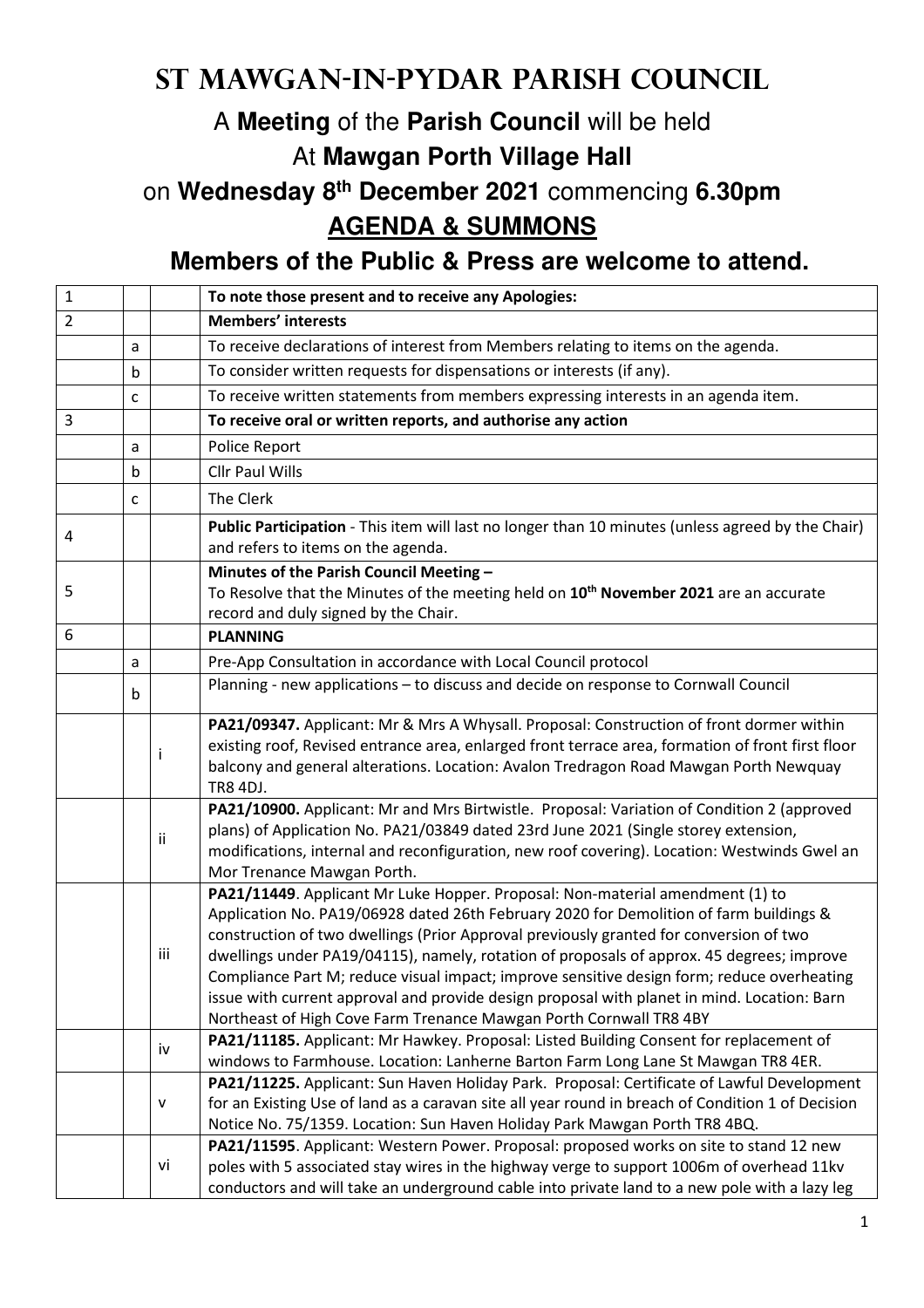|   |   |           | which will support a three-phase transformer. From this transformer an underground cable                                                                                              |
|---|---|-----------|---------------------------------------------------------------------------------------------------------------------------------------------------------------------------------------|
|   |   |           | will provide a new connection to a single customer. Street Record Mawgan Porth.                                                                                                       |
|   | C |           | To consider planning applications received before meeting                                                                                                                             |
|   |   |           | PA21/11450. Applicant Mr Luke Hopper. Proposal: Demolition of farm buildings and                                                                                                      |
|   |   |           | construction of two dwellings (Prior Approval previously granted for conversion of two                                                                                                |
|   |   |           | dwellings under PA19/04115) with variation of condition 1 (approved plans) and 4                                                                                                      |
|   |   |           | (landscaping) in respect of decision PA19/06928 dated 26.02.20. Location: Barn North East Of                                                                                          |
|   |   |           | High Cove Farm Trenance Mawgan Porth.                                                                                                                                                 |
|   | d |           | To note Advice and Decisions by Cornwall Council:                                                                                                                                     |
|   |   |           | PA21/06058 REFUSED Applicant: Mr Linley Lewis. Proposal: Temporary change of use of land                                                                                              |
|   |   | Ť         | for Drive-in Cinema. Location: Land Known as Leans Field North of Trevarrian Hill Trevarrian                                                                                          |
|   |   |           | Newquay Cornwall TR8 4AD                                                                                                                                                              |
|   |   |           | PA21/09187 WITHDRAWN Applicant: Mr M Etherington. Proposal: Application for Outline                                                                                                   |
|   |   | ii        | Planning Permission with all matters reserved for the construction of proposed new dwelling.                                                                                          |
|   |   |           | Location: The Lodge Road from Five Lanes to Trevenna Cross Trevenna Cross St Mawgan TR8                                                                                               |
|   |   |           | 4HA                                                                                                                                                                                   |
|   |   |           | PA21/10144 Decided not to make a TPO (TCA apps) Applicant: Mrs Angela Hayne Location:                                                                                                 |
|   |   | iii       | Mawgan-In-Pydar Playing Field St Mawgan. Proposal: Application for tree works within a                                                                                                |
|   |   |           | conservation area: Felling of an Alder tree and Sycamore tree.                                                                                                                        |
|   |   | iv        | PA21/07385 APPROVED Applicant: Mr Robert May. Proposal: Listed Building Consent for<br>internal refurbishment, repairs to entrance and new rooflight. Location: The Old Rectory Lodge |
|   |   |           | The Old Rectory St Mawgan TR8 4EZ.                                                                                                                                                    |
|   |   |           | PA21/09308 APPROVED. Applicant: Mr. and Mrs. B and S James. Proposal: Demolition of                                                                                                   |
|   |   |           | existing conservatory and construction of garden room together with associated works                                                                                                  |
|   |   | ${\sf v}$ | including balcony along the southwest elevation. Location: Fourburrows Trenance Mawgan                                                                                                |
|   |   |           | Porth.                                                                                                                                                                                |
|   |   |           | PA21/10273 Decided not to make a TPO (TCA apps). Applicant: The Craft Shop. . Location: The                                                                                           |
|   |   | vi        | Craft Shop Long Lane St Mawgan TR8 4ER Proposal: Works to trees in a Conservation Area,                                                                                               |
|   |   |           | namely, Ash trees T1, T2, T3, T4, T5, T6 and T7 - to remove all these trees due to ash die back.                                                                                      |
|   |   | vii       | PA20/09930 REFUSED Applicant: Mr & Mrs Harrington. Proposal: Proposed extension and                                                                                                   |
|   |   |           | internal alterations. Location: The Cottage Trevarrian TR8 4AH.                                                                                                                       |
|   |   |           | PA21/05993 REFUSED Applicant: Mr A Wreford. Proposal: Outline Application for the                                                                                                     |
|   |   | viii      | construction of detached dwellinghouse, and provision of new vehicular access (all other                                                                                              |
|   |   |           | matters reserved). Location: Land South East Of Chyvounder Trenance Mawgan Porth TR8 4BT.                                                                                             |
|   | e |           | To note Advice and Decisions by The Planning Inspectorate                                                                                                                             |
|   | f |           | To note Advice and Decisions by Cornwall Planning Committee                                                                                                                           |
|   | g |           | 5 day-Protocol for Local Councils                                                                                                                                                     |
|   | h |           | To discuss planning enforcement issues - to refer any new issues and updates - if any                                                                                                 |
| 7 |   |           | WORKING GROUPS - to receive reports (if any), and agree any necessary action and                                                                                                      |
|   |   |           | expenditure:                                                                                                                                                                          |
|   | а |           | Amenities:                                                                                                                                                                            |
|   |   |           | Burial Ground - to approve additional inscription to the memorial of Dennis Thomas (as                                                                                                |
|   |   |           | circulated)                                                                                                                                                                           |
|   |   | ii        | Playing Field/playground                                                                                                                                                              |
|   |   | iii       | Tree replanting                                                                                                                                                                       |
|   |   | iv        | <b>Toilets</b>                                                                                                                                                                        |
|   | b |           | Transport and Rights of Way                                                                                                                                                           |
|   |   | Ť         | Modification Order Rectory Lane                                                                                                                                                       |
|   |   | ij        | Trevarrian traffic calming                                                                                                                                                            |
|   |   |           | <b>Beach and Environment</b>                                                                                                                                                          |
|   | c |           |                                                                                                                                                                                       |
|   | d |           | Neighbourhood Plan                                                                                                                                                                    |
|   | e |           | St Mawgan Community Hall                                                                                                                                                              |